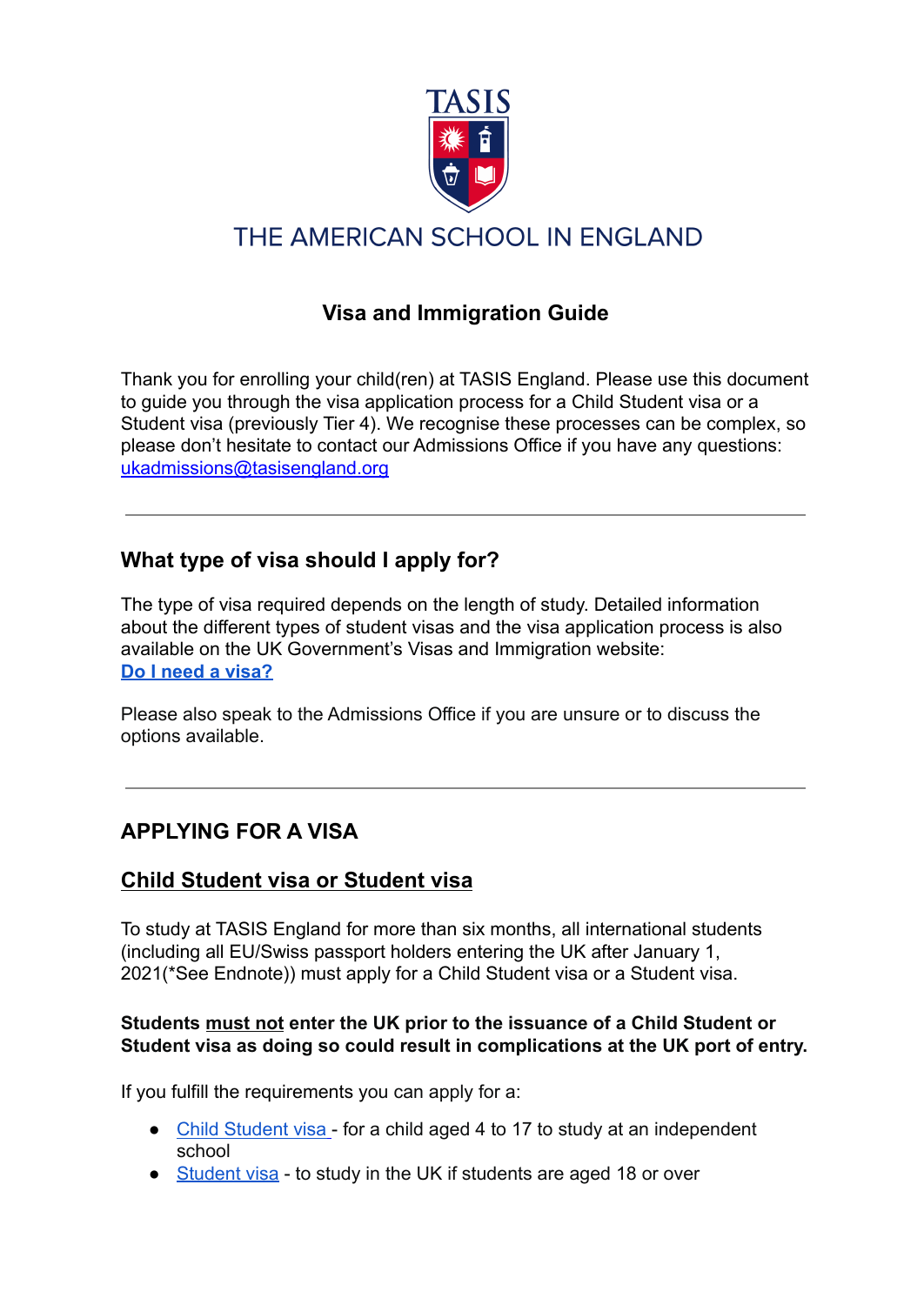We may recommend that even if your child intends to study for just one semester, you might also want to apply for a full visa for them. The option is completely up to you and we can discuss this with you. If you do not want to apply for a visa for less than 6 months, then certain nationals can enter the UK under a Visitor Status.

Nationals who must obtain a visa before entering the UK, no matter how long they intend to stay, can be found on the UKVI list here:

[https://www.gov.uk/guidance/immigration-rules/immigration-rules-appendix-visitor-vi](https://www.gov.uk/guidance/immigration-rules/immigration-rules-appendix-visitor-visa-national-list) [sa-national-list](https://www.gov.uk/guidance/immigration-rules/immigration-rules-appendix-visitor-visa-national-list)

If a student enrolls at TASIS for the first semester, is granted a Child Student or Student visa, and decides to stay for the full year once they start at school, they are able to extend their visa from within the UK. We can discuss this further with you at a later date.

#### **Confirmation of Acceptance for Studies (CAS)**

Before making an application for a Child Student visa or a Student visa, you will need a Confirmation of Acceptance for Studies (CAS).

**PLEASE NOTE:** TASIS England will only provide a Confirmation of Acceptance for Studies (CAS) reference number for **boarding** students. We do not provide a CAS reference number for **day** students. If you would like to discuss this further, please contact your Admissions Counselor.

A CAS is a 14-digit reference number which will be issued by TASIS England once you have accepted your child's offer of enrollment as a boarding student and we have received all the required documentation needed. TASIS England will provide details about your child and their studies to UK Visas and Immigration (UKVI) through an online database. UKVI will then provide a reference number to identify this information. The reference number is your CAS.

The CAS reference number will be valid for six months only**.** You are only permitted to use the CAS reference number **once.** If for any reason your child is refused a visa, you **cannot** use the same CAS reference number again.

A valid CAS reference number **does not guarantee entry clearance.** The applicant will still need to demonstrate that the student meets all the immigration rules.

You can request the CAS from the Admissions Office following payment of the full school fees to TASIS England. Please contact [ukadmissions@tasisengland.org](mailto:ukadmissions@tasisengland.org).

#### **Points requirement**

Under UK government regulations, anyone wanting to study in the UK must meet a minimum number of "points" to be eligible to receive a Child Student visa or Student visa. The applicant must meet the full requirements of the Immigration Rules and must be awarded a total of 70 points based on the tables below.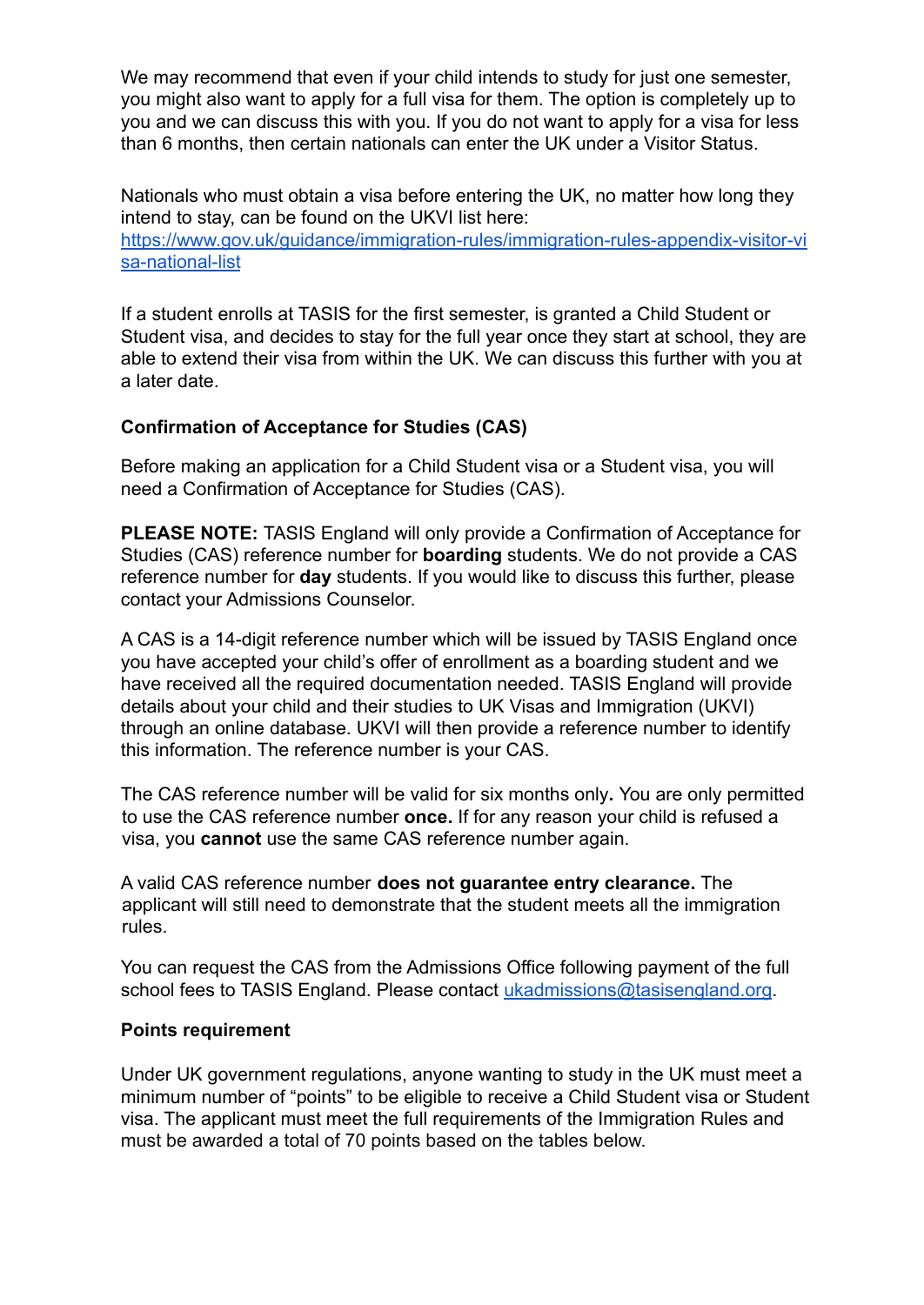For a Child Student visa:

| Points Type | Relevant requirements to be met                                                                                                                                                  | Number of<br>Points |
|-------------|----------------------------------------------------------------------------------------------------------------------------------------------------------------------------------|---------------------|
| Study       | • Confirmation of Acceptance for Studies<br>(CAS) requirement<br>Course requirement<br>Study at an independent school<br>Aged between 4 and 17 when applying<br>Parental consent | 50                  |
| Financial   | • Financial Requirement                                                                                                                                                          | 20                  |
|             | <b>Total Points</b>                                                                                                                                                              | 70                  |

For a Student visa:

| Points Type         | Relevant requirements to be met                                                                                                                                                         | Number of<br><b>Points</b> |
|---------------------|-----------------------------------------------------------------------------------------------------------------------------------------------------------------------------------------|----------------------------|
| Study               | • Confirmation of Acceptance for Studies<br>(CAS) requirement<br>Course requirement<br>Approved qualification requirement<br>• Level of study requirement<br>Place of study requirement | 50                         |
| Financial           | • Financial Requirement                                                                                                                                                                 | 10                         |
| English<br>Language | English Language Requirement                                                                                                                                                            | 10                         |
|                     | <b>Total Points</b>                                                                                                                                                                     | 70                         |

### **What to do next:**

- 1. We require you to **pay the full school fees** to TASIS England
- 2. Send any outstanding documentation (birth certificate, school reports/transcripts in English) to: [ukadmissions@tasisengland.org](mailto:ukadmissions@tasisengland.org)
- 3. Obtain a CAS reference number from the Admissions Office
- 4. Apply online for a Child Student or Student visa
- 5. Pay for the visa application and Immigration Healthcare Surcharge (IHS)
- 6. Attend an appointment at the Visa Application Centre for Biometrics (non-EU students or if you wish to use the priority service) **OR**

Students with EU/Swiss citizenship and currently residing in the EU will receive notice from UKVI regarding an electronic method of supplying their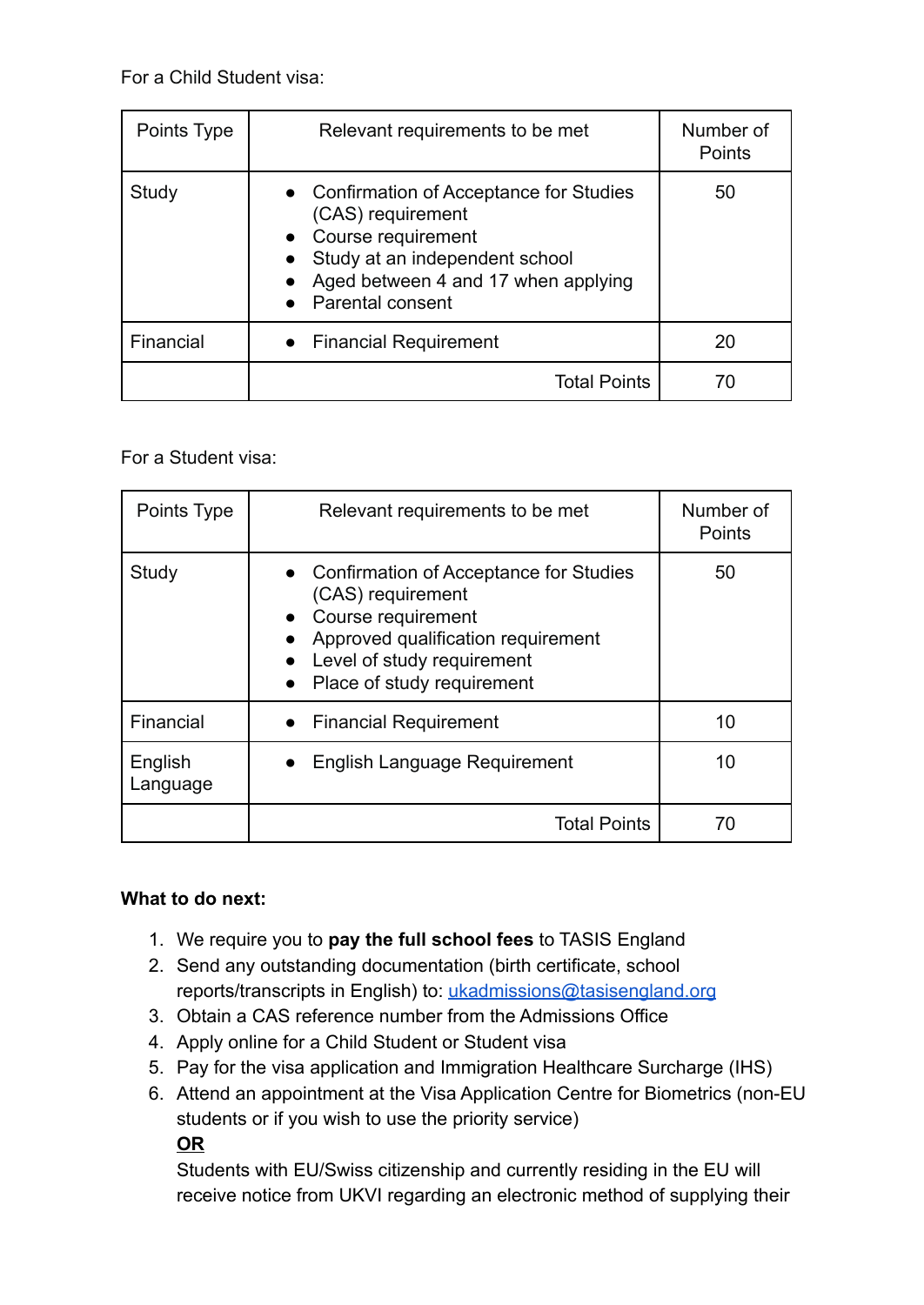biometric data through a mobile app. This app can be downloaded from any app store and is called 'UK Immigration: ID Check'.

#### **Applying for the visa**

You can apply for a visa up to **six months before** the course start date listed in the CAS**.** If you try to complete the visa application earlier than that date, the visa application will be **rejected** and you will lose your application fee.

The earliest you can apply for the full year or first semester of the 2022-23 academic year is 24th February 2022 onwards

The earliest you can apply for the second semester of the 2022-23 academic year is 16th July 2022 onwards

**Please note:** If the student needs to apply for a visa but they are already in the UK, they cannot apply for a Child Student or Student visa if they entered the UK:

- 1. As a Visitor;
- 2. As a Short-term Student; or
- 3. Outside the Immigration Rules.

If they are in the UK under one of those conditions, they will need to leave the UK and apply for the Child Student or Student visa in their home country or normal country of residence.

#### **Documents you must provide**

The documents you must provide are listed below:

- The child's current passport or other valid travel documentation
- Confirmation of Acceptance for Studies (CAS)
- Written consent for a child's study in the UK from the parent or legal guardian (for a student up to the age of 17 years old).

You may also be asked for the following:

- Proof that you can financially support your child.
- Proof of parental or other legal guardian consent and proof of the relationship between the child and the parent or guardian (for example, a birth certificate).
- Evidence of the qualifications the student used to get a place on the course (application documents).
- Tuberculosis (TB) test results if the student is from a country where the test is required. Further details can be found [here](https://www.gov.uk/guidance/immigration-rules/immigration-rules-appendix-t-tuberculosis-screening).
- Written consent for the application from the financial sponsor if the student has received sponsorship for course fees and living costs in the last 12 months.
- Blank page in the student's passport for the visa.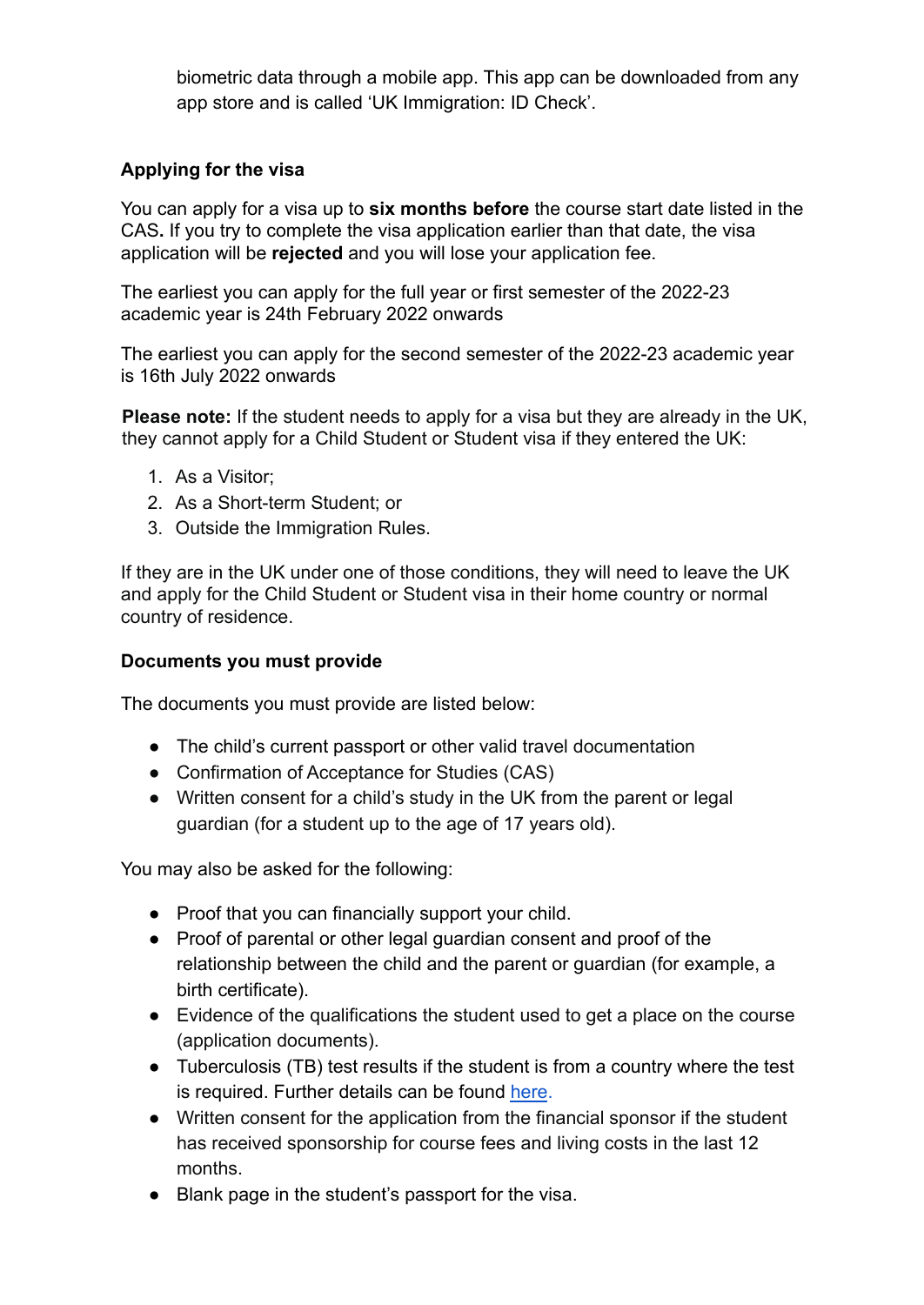**If a document is not in English, the document must be accompanied by a full translation and must include confirmation from a certified translator**.

**Our requirements as a school are to also have these certified translations on file before we issue a CAS.**

Further details can be found [here](https://www.gov.uk/child-study-visa/documents-you-must-provide) for a Child Student visa and [here](https://www.gov.uk/student-visa/documents-you-must-provide) for a Student visa.

To assist you during the visa application process, TASIS will provide:

- CAS document (from the Home Office with your CAS number):
- Receipt for paid tuition fees;
- CAS letter (from the school); and
- Supporting application documents (used by TASIS to review and offer the place to the student)

#### **Passports**

If you are planning to have your child's passport renewed before they attend school, please send us a copy of the new passport so we can update the details in our system. We will then be able to prepare the documents needed to issue the CAS with the correct information, matching their new passport you are applying with

If at all possible, please do not replace your child's passport while the visa issuing process is underway. If your child does receive a new passport at this point, please let us know immediately so we can update the CAS document prior to its use.

#### **Parental consent and evidence of how the applicant is related to the consenting party:**

The applicant's parents or legal guardian, or just one parent if that parent has sole responsibility for the child, must confirm that they consent to the arrangements for the applicant's travel to, study, reception, and care in the UK.

Where the consent of the applicant's parent(s) or legal guardian is required, evidence of how the applicant is related to the consenting party must be provided with the application. A copy of one of the following documents can be used:

- 1. Birth certificate showing the names of the applicant's parent(s).
- 2. Certificate of adoption showing the names of the applicant's parent(s) or legal guardian.
- 3. Court document naming the applicant's legal guardian.

#### **Applying from outside the UK**

If you are applying for a Child Student visa or Student visa from outside the UK, you must apply in your home country or normal country of residence. Please click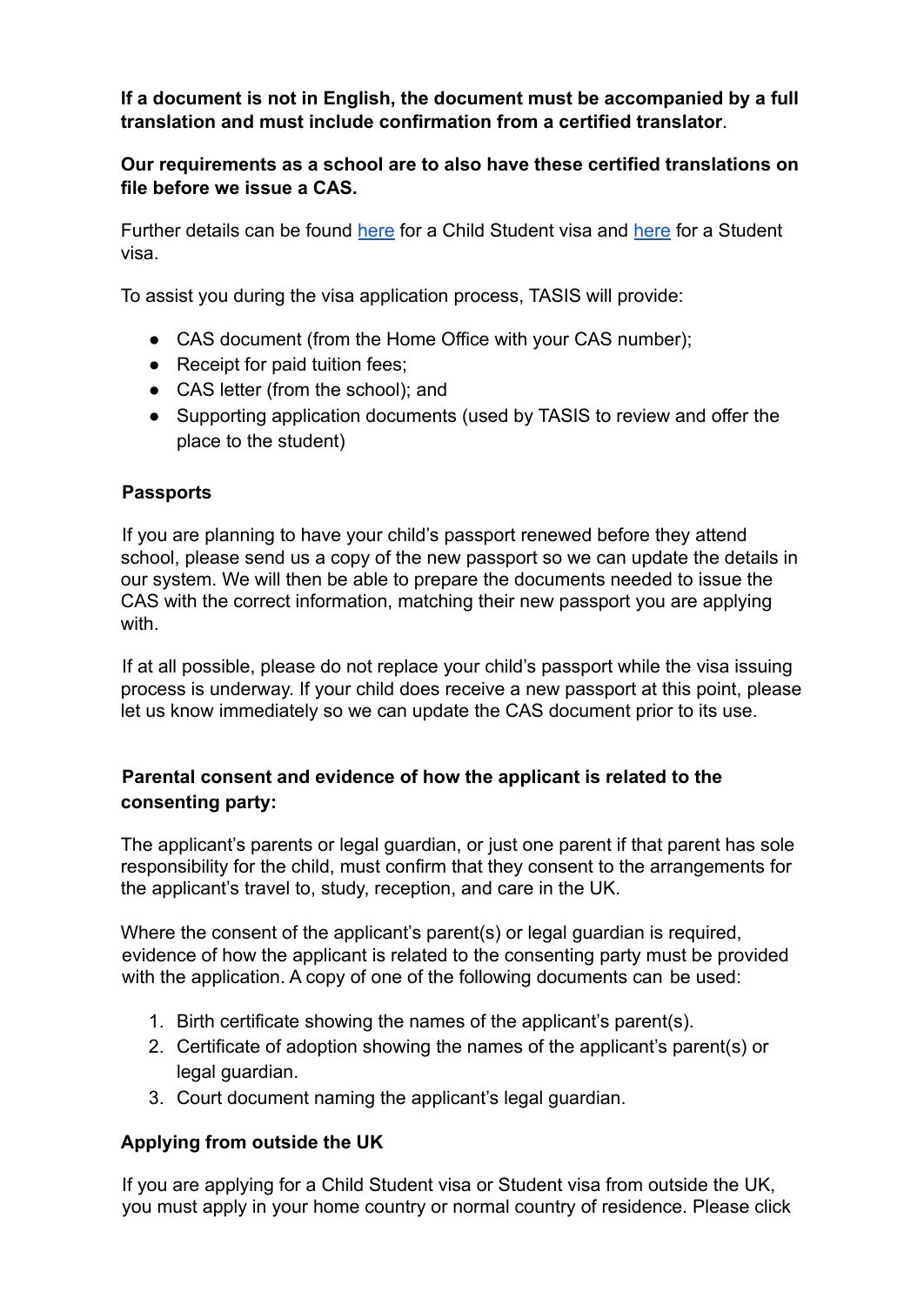the link below to apply for a Child Student visa or a Student visa:

#### Child [Student](https://www.gov.uk/child-study-visa/apply) visa

#### [Student](https://www.gov.uk/student-visa) visa

At the end of the application, you will need to pay the application fee and the Immigration Health Surcharge, which currently costs £470 **per year** for the length of the visa.

To find out more about Immigration Health Surcharge, please click [here](https://www.gov.uk/healthcare-immigration-application/how-much-pay).

For international students and any EU or Swiss nationals living in non-EU countries, applicants will be directed to make an appointment at their nearest Visa Application Centre. You will need to supply your child's biometric information – digital fingerprints and a photograph – for the Biometric Residence Permit (BRP), which will be delivered directly to the school and shown to your child once they have arrived in the UK. Further information about the BRP is included below.

#### **What happens next?**

If the visa application is successful, your child will either get a vignette in their passport (non-EU students) or they will receive a digital immigration status (EU students). The vignette is the visa sticker which will allow the student to travel to the UK and will state the conditions of their visa. When they pass through immigration for the first time, the vignette will be stamped with an entry date. **The vignette is valid for 30 days to allow time to travel to the UK. The student will usually only be allowed to enter the UK seven days prior to the TASIS England start date listed on the CAS.**

**Please note:** During the Coronavirus pandemic, the vignette may state that the student has 90 days to travel to the UK to allow for any travel restrictions in your country.

You will also receive a Visa approval letter. Your child should keep this in their passport when they travel to the UK (non-EU students) and hand it in on registration day at TASIS along with their passport. EU students will receive this letter digitally via email.

#### **Biometric Residence Permit (BRP) - for non-EU students**

The BRP is proof of the holder's right to study in the UK. To find out more about Biometric Residence Permits, please click [here.](https://www.gov.uk/biometric-residence-permits)

When prompted, please do not apply to obtain your BRP from a Post Office. Instead, please enter the code **4SC392** in the "Alternative Location" field and this will confirm that your child will obtain the BRP from TASIS England.

The BRP card will be delivered by a secure courier and will be sent directly to the TASIS England Admissions Office. Once the student arrives in the UK, the BRP is handed over to the Boarding Office. This will be kept with their passport in the Boarding Office for safekeeping and will be returned to the student each time they travel outside of the UK, if they need it for any school related applications, setting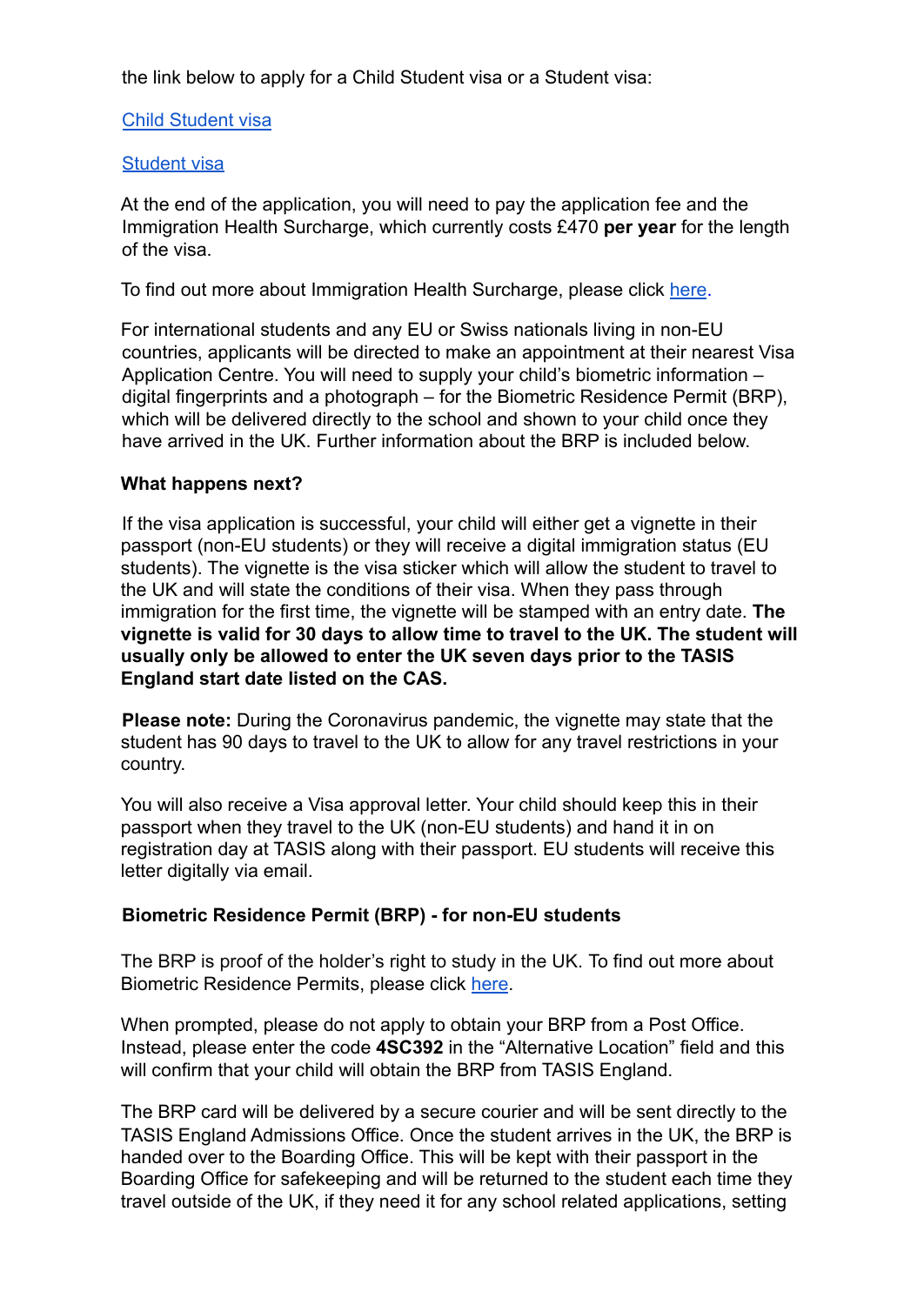up a bank account, etc.

#### **Digital Immigration Status - for EU students**

If the student has completed their biometrics via the 'UK Immigration: ID Check' app, they will receive a digital status, rather than a physical BRP card. Their status is connected to their passport and is held online.

Once your child receives confirmation of their digital status, please send us the confirmation as soon as this is received so that you are able to view and prove their immigration status with us.

**We are required to hold the digital approval letter plus complete an online check of their immigration status. You will be able to send us a 'share code' that you will find via this link once the visa has been issued: <https://www.gov.uk/view-prove-immigration-status>**

### **What if my visa application is refused?**

If you receive a refusal letter, please email a copy of the refusal letter to ukadmissions@tasisengland.org. After receiving the refusal letter, TASIS England may be able to issue a second CAS reference number. TASIS will issue only two CAS reference numbers per student.

If you require further information regarding visa requirements, please contact us.

### **Additional information**

#### **Parental Consent**

UKVI requires us to hold on file a copy of the parental consent letter that is submitted alongside your child's visa application. This letter must be signed by the parent(s) who hold legal custody of the child.

Please ensure that you send the Admissions Office a copy of this letter as soon as you have filed your application.

#### **Certified Translations**

We are also required to have on file a certified English translation of your child's birth certificate and their transcripts/school reports.

If, at the time of issuing a CAS, we do not have these documents on file, we will be in touch to ensure that we receive them. They are needed before we are able to continue the process and issue your child's CAS.